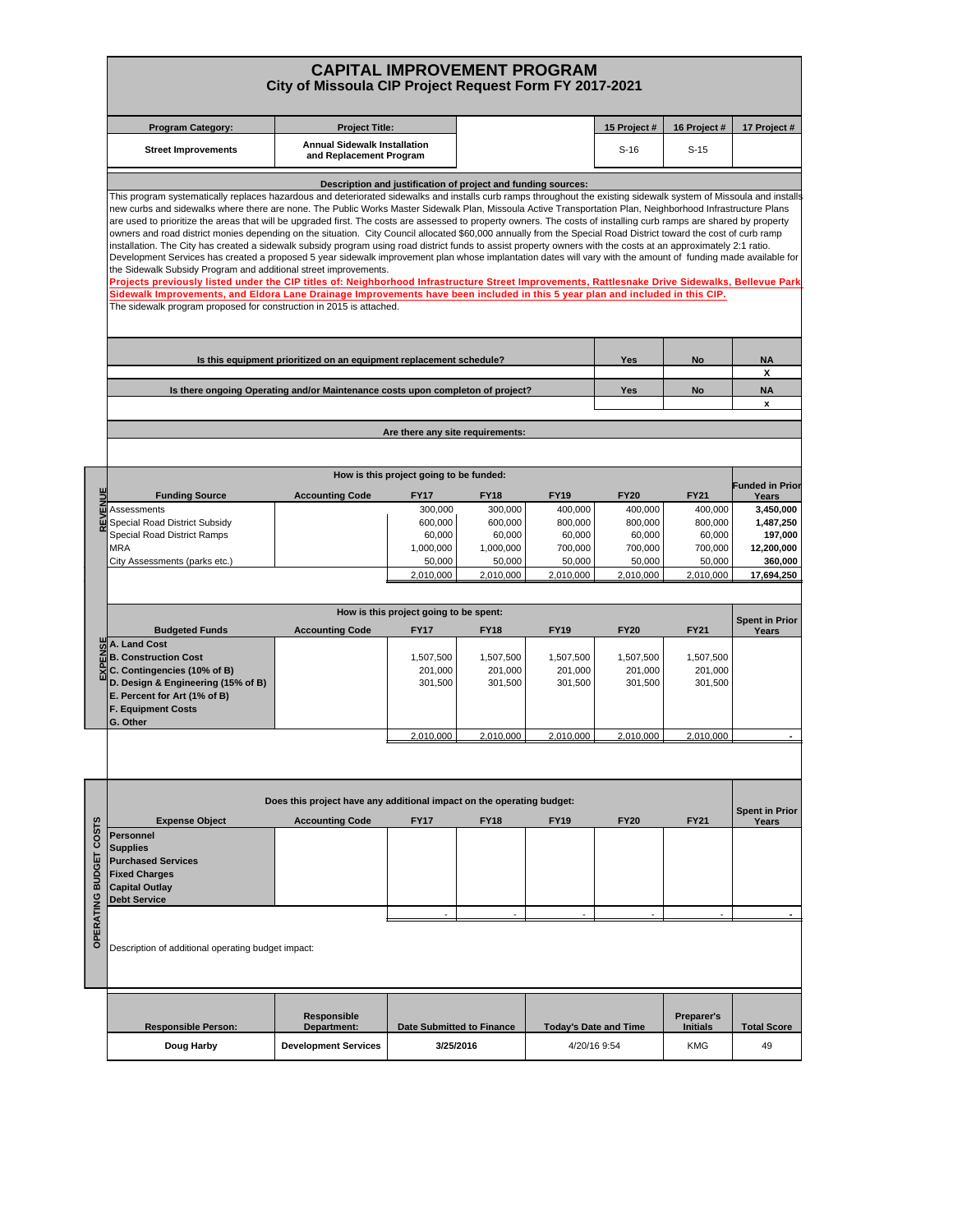| <b>CAPITAL IMPROVEMENT PROGRAM</b><br><b>Project Rating</b>                                                                                                                                                                                                                            |                                                                                                                                                                                                                                                        |                              |                                                                                                                                   |                |                              |  |  |  |  |  |  |  |
|----------------------------------------------------------------------------------------------------------------------------------------------------------------------------------------------------------------------------------------------------------------------------------------|--------------------------------------------------------------------------------------------------------------------------------------------------------------------------------------------------------------------------------------------------------|------------------------------|-----------------------------------------------------------------------------------------------------------------------------------|----------------|------------------------------|--|--|--|--|--|--|--|
|                                                                                                                                                                                                                                                                                        | (See C.I.P. Instructions For Explanation of Criteria)                                                                                                                                                                                                  |                              |                                                                                                                                   |                |                              |  |  |  |  |  |  |  |
| <b>Program Category:</b>                                                                                                                                                                                                                                                               | <b>Project Title:</b><br><b>Annual Sidewalk Installation</b>                                                                                                                                                                                           |                              |                                                                                                                                   |                | 17 Project #                 |  |  |  |  |  |  |  |
| <b>Street Improvements</b>                                                                                                                                                                                                                                                             | and Replacement Program                                                                                                                                                                                                                                |                              |                                                                                                                                   |                | 0                            |  |  |  |  |  |  |  |
| <b>Qualitative Analysis</b>                                                                                                                                                                                                                                                            |                                                                                                                                                                                                                                                        | Yes                          | <b>Comments</b><br><b>No</b>                                                                                                      |                |                              |  |  |  |  |  |  |  |
| 1. Is the project necessary to meet federal,<br>state, or local legal requirements? This cri-<br>terion includes projects mandated by Court<br>Order to meet requirements of law or other<br>requirements. Of special concern is that the<br>project be accessible to the handicapped. |                                                                                                                                                                                                                                                        |                              | X                                                                                                                                 |                |                              |  |  |  |  |  |  |  |
| 2. Is the project necessary to fulfill a con-<br>tractual requirement? This criterion includes<br>Federal or State grants which require local<br>participation. Indicate the Grant name and<br>number in the comment column.                                                           |                                                                                                                                                                                                                                                        |                              | X                                                                                                                                 |                |                              |  |  |  |  |  |  |  |
| 3. Is this project urgently required? Will de-<br>lay result in curtailment of an essential ser-<br>vice? This statement should be checked<br>"Yes" only if an emergency is clearly indi-<br>cated; otherwise, answer "No". If "Yes",<br>be sure to give full justification.           |                                                                                                                                                                                                                                                        |                              | X                                                                                                                                 |                |                              |  |  |  |  |  |  |  |
| 4. Does the project provide for and/or im-<br>prove public health and/or public safety?<br>This criterion should be answered "No" un-<br>less public health and/or safety can be<br>shown to be an urgent or critical factor.                                                          |                                                                                                                                                                                                                                                        |                              | X                                                                                                                                 |                |                              |  |  |  |  |  |  |  |
| <b>Quantitative Analysis</b>                                                                                                                                                                                                                                                           |                                                                                                                                                                                                                                                        | Raw<br><b>Score</b><br>Range | <b>Comments</b>                                                                                                                   | Weight         | <b>Total</b><br><b>Score</b> |  |  |  |  |  |  |  |
| 5. Does the project result in maximum<br>benefit to the community from the<br>investment dollar?                                                                                                                                                                                       |                                                                                                                                                                                                                                                        | $(0-3)$<br>3                 | 100% leveraging.                                                                                                                  | 5              | 15                           |  |  |  |  |  |  |  |
| 6. Does the project require speedy<br>implementation in order to assure its<br>maximum effectiveness?                                                                                                                                                                                  |                                                                                                                                                                                                                                                        | $(0-3)$<br>$\overline{2}$    | Court cases stating City's liability.<br>$\overline{4}$                                                                           |                |                              |  |  |  |  |  |  |  |
| 7. Does the project conserve energy,<br>cultural or natural resources, or reduce<br>pollution?                                                                                                                                                                                         |                                                                                                                                                                                                                                                        | $(0-3)$<br>2                 | Allows for the mobility impaired to use pedestrian facilities. A safe sidewalk system encourages<br>non-motorized transportation. | 3              | $6\phantom{1}$               |  |  |  |  |  |  |  |
|                                                                                                                                                                                                                                                                                        | $(0-2)$<br>8. Does the project improve or expand<br>upon essential City services where such<br>2<br>ADA is mandated. MMC requires the replacement of hazardous sidewalks.<br>services are recognized and accepted as<br>being necessary and effective? |                              | $\overline{4}$                                                                                                                    | 8              |                              |  |  |  |  |  |  |  |
| 9. Does the project specifically relate to the<br>City's strategic planning priorities or other<br>plans?                                                                                                                                                                              |                                                                                                                                                                                                                                                        | $(0-3)$<br>3                 | Was included in the livability goals of past strategic plans.                                                                     | $\overline{4}$ | 12                           |  |  |  |  |  |  |  |
|                                                                                                                                                                                                                                                                                        |                                                                                                                                                                                                                                                        |                              | <b>Total Score</b>                                                                                                                |                | 49                           |  |  |  |  |  |  |  |